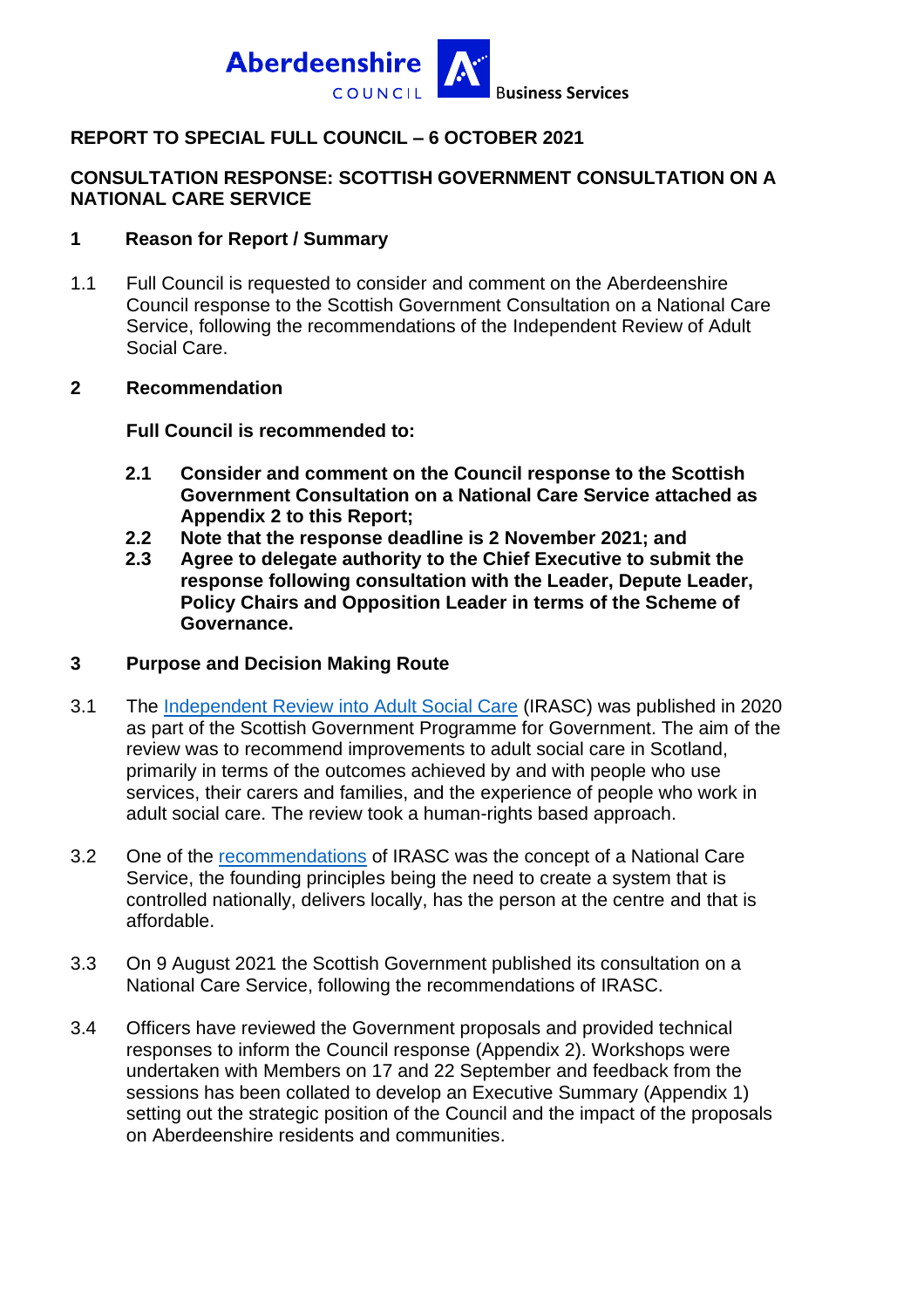# **4 Discussion**

- 4.1 The consultation goes far beyond the recommendations of the IRASC, which dealt solely with Adult Social Care. The consultation proposes the inclusion of a number of other sector areas within the National Care Service which will have a significant impact across Aberdeenshire.
- 4.2 The breadth of the proposals currently being consulted on have raised considerable concern amongst public sector bodies and COSLA and, if implemented, would represent the biggest reform of public services in Scotland that has ever happened.
- 4.3 Fundamentally, the Council position is that no evidence or basis has been provided for extending the consultation beyond adult social care. Greater clarity is required in terms of demonstrating the benefits to our communities and residents and more detail around some of the proposals, and consequences of those, such as governance and regulation and the splitting of children's services from education. Much of what is suggested is contrary to the recommendations of the Christie Commission and the Local Governance Review.
- 4.4 An executive summary has been developed taking account of feedback from the Elected Member workshops and is attached as Appendix 1 to this report.

## **5 Council Priorities, Implications and Risk**

| <b>Pillar</b>          | <b>Priority</b>              |
|------------------------|------------------------------|
| <b>Our People</b>      | Education                    |
|                        | Health & Wellbeing           |
| <b>Our Environment</b> | Infrastructure               |
|                        | <b>Resilient Communities</b> |
| Our Economy            | Economy & Enterprise         |
|                        | <b>Estate Modernisation</b>  |

5.1 This report helps deliver all six of the Council's Strategic Priorities

5.2 The table below shows whether risks and implications apply if the recommendation(s) is(are) agreed.

| <b>Subject</b>     | Yes | <b>No</b> | N/A |
|--------------------|-----|-----------|-----|
| Financial          |     |           | X   |
| Staffing           |     |           | X   |
| Equalities and     |     |           | X   |
| <b>Fairer Duty</b> |     |           |     |
| Scotland           |     |           |     |
| Children and       |     |           | X   |
| Young People's     |     |           |     |
| Rights and         |     |           |     |
| Wellbeing          |     |           |     |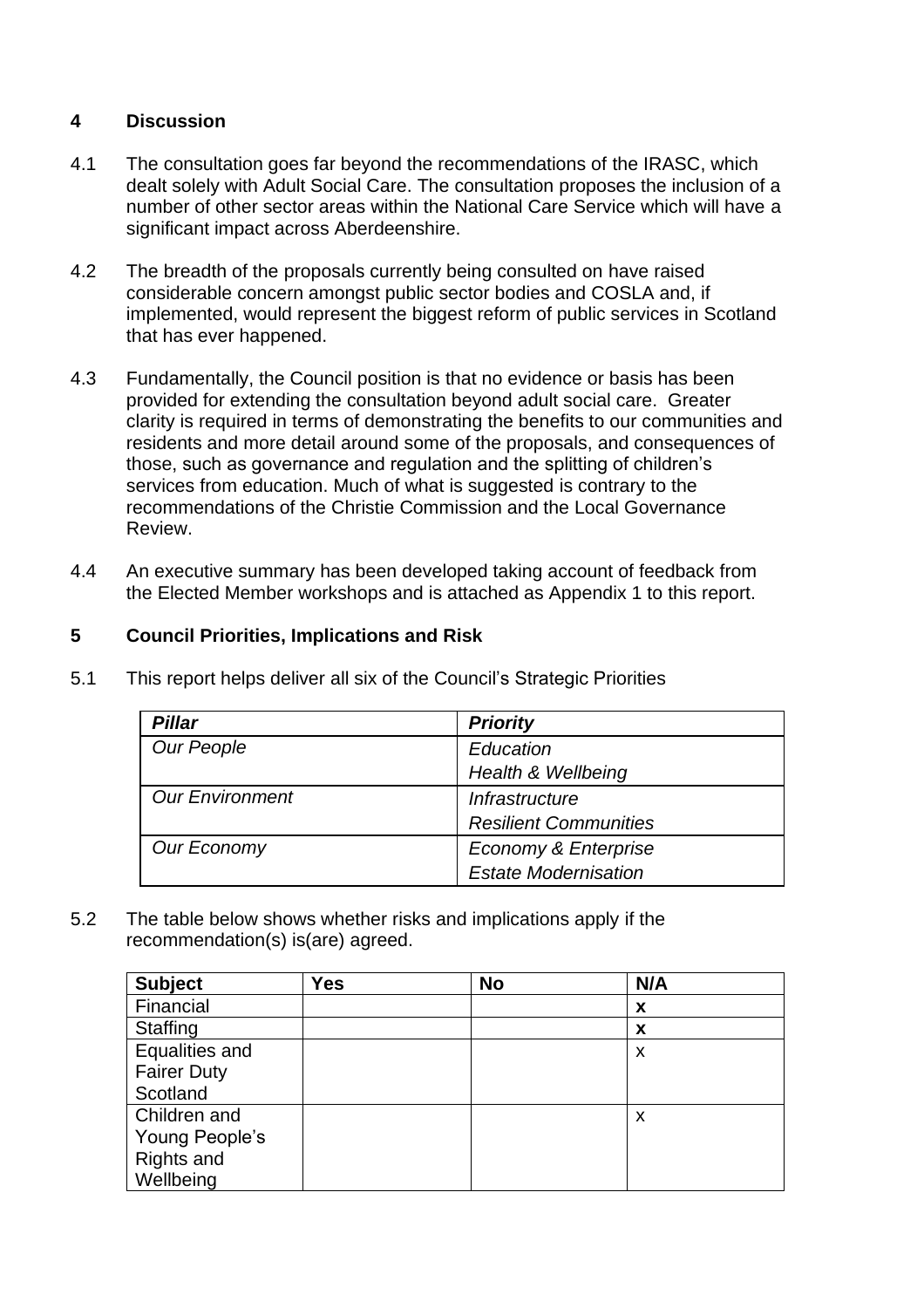| <b>Subject</b>           | <b>Yes</b> | No | N/A |
|--------------------------|------------|----|-----|
| Climate Change           |            |    | х   |
| and Sustainability       |            |    |     |
| Health and               |            |    | х   |
| Wellbeing                |            |    |     |
| <b>Town Centre First</b> |            |    |     |

- 5.3 An integrated impact assessment is not required because the report is to present the Council response to the Scottish Government Consultation on a National Care Strategy to Full Council and there will be no differential impact as a result of the report on people with protected characteristics as a result of the report.
- 5.4 The following [Corporate Risks](https://www.aberdeenshire.gov.uk/media/24689/aberdeenshirecorporaterisks.pdf) have been identified as relevant to this matter on a Corporate Level:
	- ACORP004 business and organisation change (including ensuring governance structures support change; managing the pace of change)
	- ACORP006 reputation management including social media

#### **6 Scheme of Governance**

- 6.1 The Head of Finance and Monitoring Officer within Business Services have been consulted in the preparation of this report and their comments are incorporated within the report and are satisfied that the report complies with the [Scheme of Governance](https://www.aberdeenshire.gov.uk/council-and-democracy/scheme-of-governance/) and relevant legislation.
- 6.2 The Council is able to consider and take a decision on this item in terms of the general provisions conferred by the [List of Committee Powers in Part 2A](http://publications.aberdeenshire.gov.uk/dataset/c8044f6f-e327-499f-bbc7-94ae9d699559/resource/8d829bb9-95e7-4c83-bc0b-63b76bcba159/download/list-of-committee-powers.pdf) of the Scheme of Governance as the consultation has cross-Council implications and approval of the response is not therefore delegated to any Council committee.

#### **Ritchie Johnson, Director of Business Services**

Report prepared by Fiona McCallum, Business Strategy Manager Date 21 September 2021

#### **List of Appendices**

Appendix 1 NCS Consultation – Aberdeenshire Council Executive Summary Appendix 2 Aberdeenshire Council response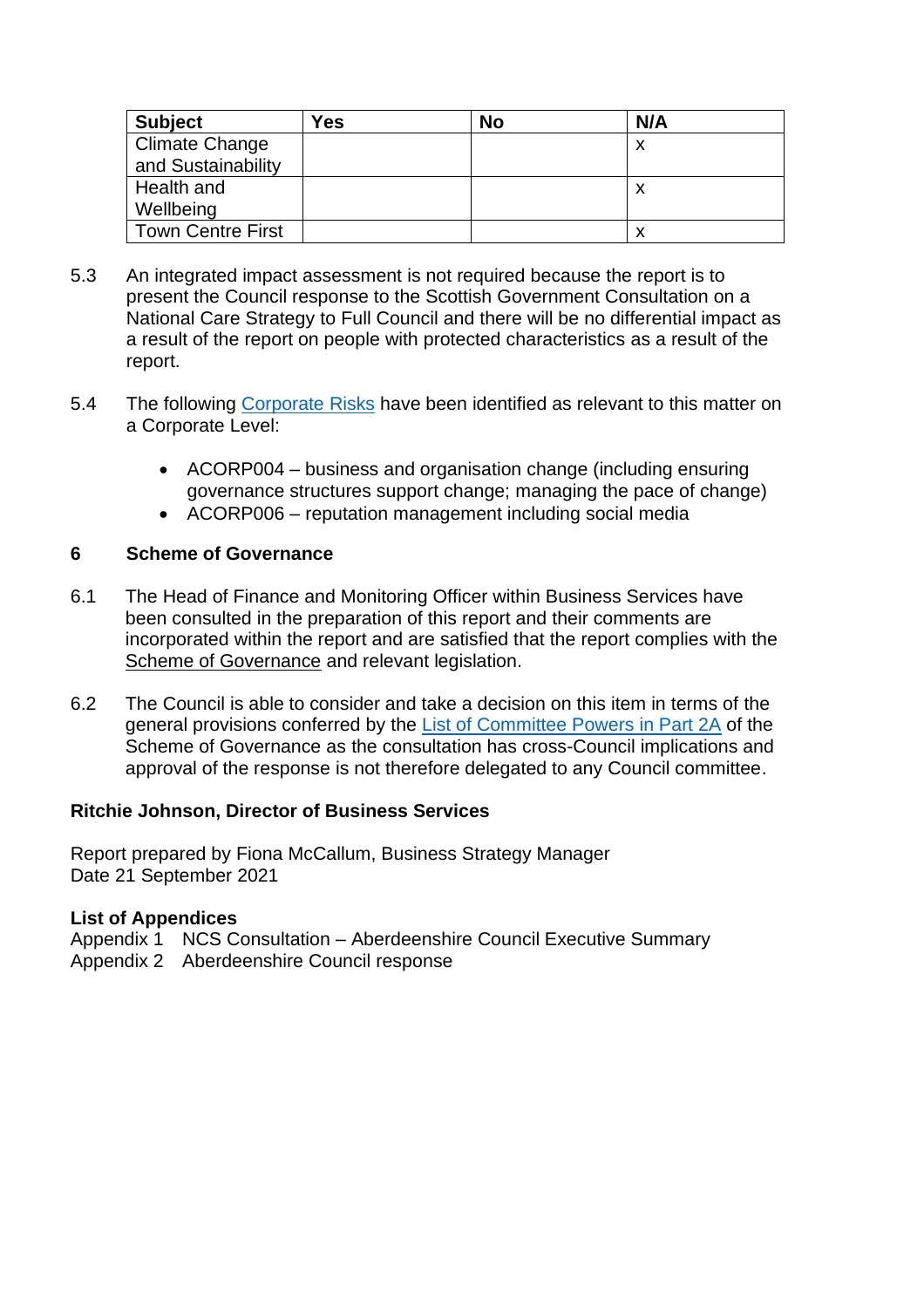

### **SCOTTISH GOVERNMENT CONSULTATION: A NATIONAL CARE SERVICE**

#### **ABERDEENSHIRE COUNCIL EXECUTIVE SUMMARY**

#### **1 INTRODUCTION**

- 1.1 This executive summary accompanies the consultation response submitted on behalf of Aberdeenshire Council in relation to the Scottish Government consultation on a National Care Service (NCS) and should be read in conjunction with our response. The Council is grateful for the opportunity to respond to the consultation and to provide our views to the Scottish Government on its proposals.
- 1.2 The Council would wish to highlight that it is being asked to comment on something with which it fundamentally disagrees and is disappointed to see a consultation containing questions which assume the creation of a National Care Service, without the full consideration of cost, impact on the workforce and, in some areas, even a clear idea of what improvement is required or the rationale for inclusion of certain services.
- 1.3 The Council notes the inclusion of the founding principles in the consultation such as how social care is understood and valued by individuals and our society, how it is funded and paid for into the future, the need for a person-centred approach to care and support in Scotland, and how Fair Work is achieved for all the social care workforce. We appreciate the need to recognise and respect the role of the care workforce, so it is seen at the same level as the NHS. We do not dispute that change is necessary to improve the consistency, quality and equity of care in Scotland however we do not agree that a national body is the correct vehicle to progress improvements and would welcome exploration of other models.
- 1.4 The Council has significant concerns about the distraction of restructuring, during a time when services are under tremendous pressure responding and recovering from the pandemic. Improvements that could be implemented more immediately should be the priority. The cost of change is also an area of concern and when that cost is articulated, consideration should be given to what improvements could be made within the existing arrangements without the need for uncertainty and challenge across the workforce.
- 1.5 The Council seeks clarity on the purpose and aims of the inclusion of Children's Services within the scope of the NCS and what specifically needs to improve. Children's Services are deeply embedded in the existing local arrangements, in particular with education services. Any move away from this could seriously impact on existing and strong working relationships with a risk to the way services are delivered. Government needs to set out the rationale for this last-minute addition to the scope and how the NCS would benefit children and young people. The Council is progressing well in terms of its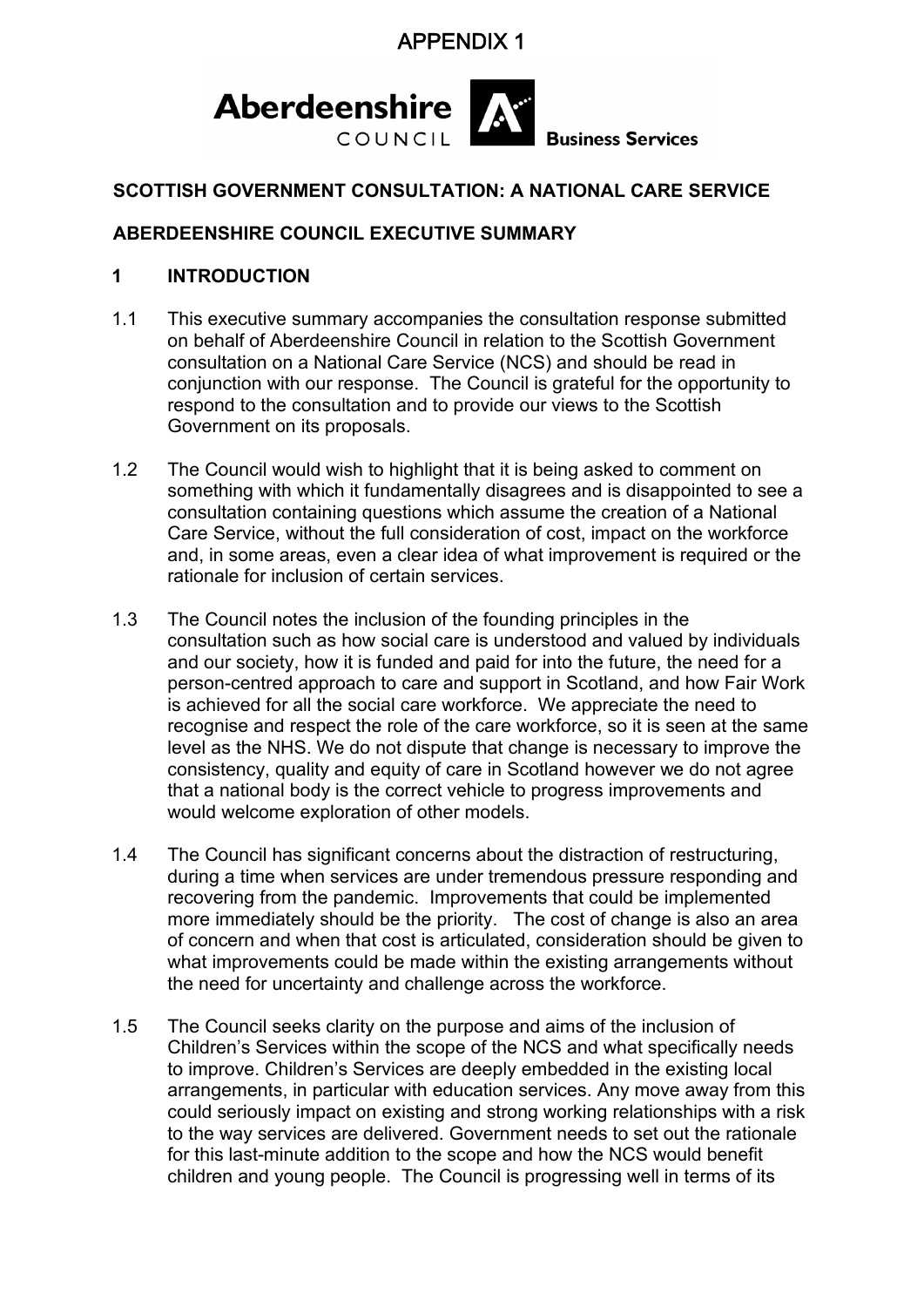commitments to deliver The Promise. Imposing a restructure will impact progress significantly and place already stretched resources under considerable strain.

- 1.6 There are a number of questions with Yes or No answers. The Council is unable without further details to provide firm answers to all these questions and would request clarification as detailed in our response.
- 1.7 Aberdeenshire Council considers that reform of care and the scope of the NCS covers two fundamentally different areas: the governance of how services are managed and how improvements should be delivered.

#### **2 GOVERNANCE AROUND MANAGING SERVICES**

#### **2.1 Recommendation**

- 2.1.1 The Scottish Government is proposing that under the National Care Service Scottish Ministers will be made accountable for social care in Scotland. The NCS will be accountable to Scottish Ministers and have a clear focus on positive outcomes for people and Getting it Right for Everyone. The NCS will work in parallel and in partnership with the NHS but independent of the NHS.
- 2.1.2 The premise for this recommendation is that local discretion and decision making needs to be improved. There needs to be a focus on people who need support and care. Services must be designed based on need, produced together with the people who need the services and with those who support them, whether paid or unpaid. National standards should be clear and consistent with robust performance monitoring of local systems through regulation and a commitment to continuous improvement. New local structures would be funded by and accountable to the National Care Service and Scottish Ministers.

#### **2.2 Aberdeenshire response**

- 2.2.1 Throughout the pandemic local government has been at the forefront of the response supporting people and communities. It is the anchor in our communities and has worked tirelessly to support our most vulnerable people; children, young people and families; the elderly; and local businesses. It has provided the services that improve our physical and emotional wellbeing and the environment. Using the experience of the previous 18 months demonstrates that, when given proper funding reflective of local need and demand and when empowered to act, local discretion and decision making will deliver significant improvements and drive a fairer and more equal Scotland.
- 2.2.2 There is a risk in the removal of local decision-making in that the ability for locally democratically elected representatives to influence, and input to, improvements to community health and care services in their area on behalf of constituents and with the local knowledge that comes with that will be significantly reduced, along with the accountability at a local level. Local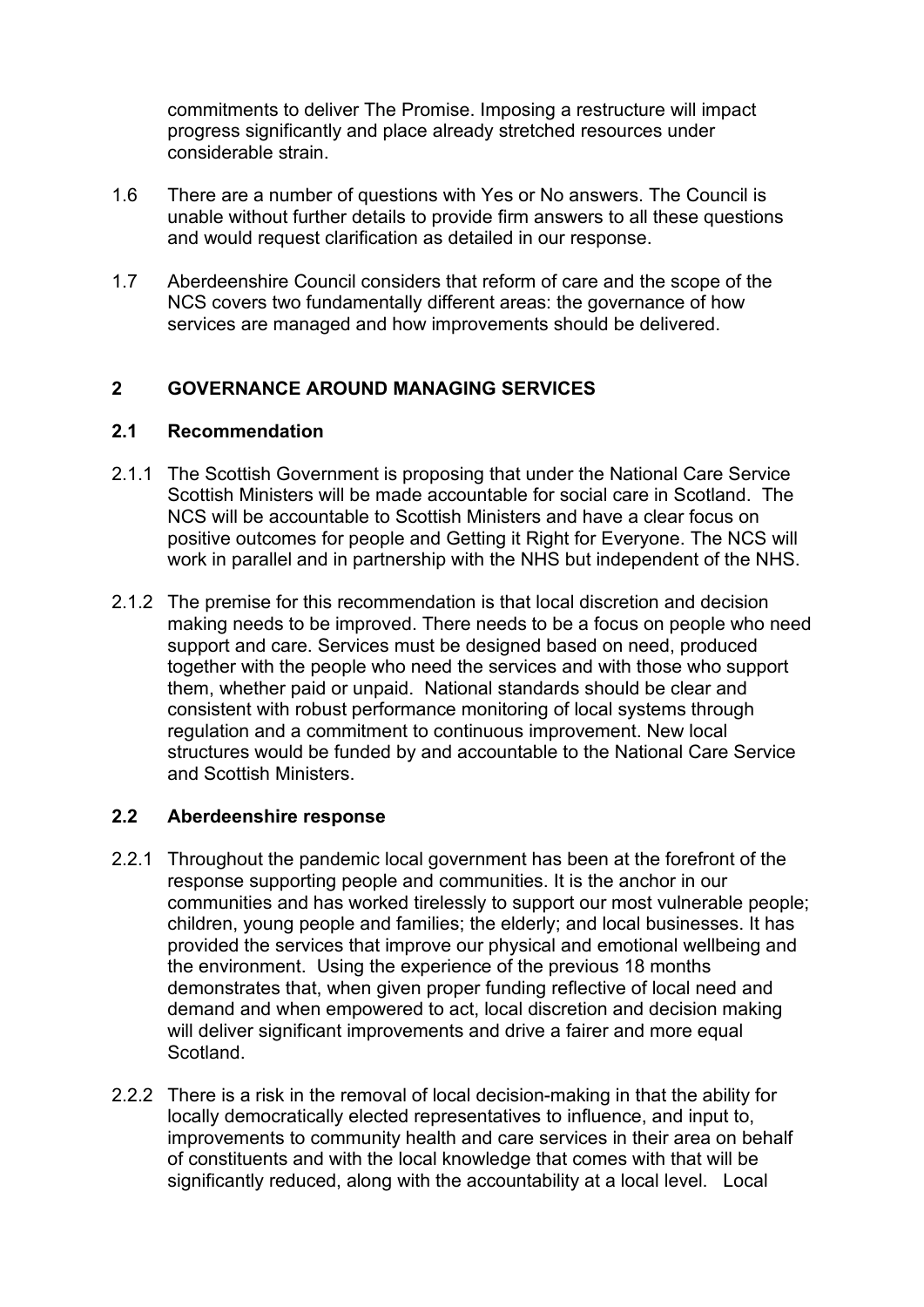decision making and placemaking must be central in any national care model. Many IJBs have successfully achieved putting local people and their needs at the heart of everything that they do. The Aberdeenshire IJB works well, and the Health and Social Care Partnership brings together staff from the Council and NHS to focus on outcomes for the local public as noted in the Aberdeenshire Integration Joint Board Annual Audit Report 2019/20 published by Audit Scotland. The Annual Audit Report states that the IJB has a clear vision that is shared by partners and reflects the views of local people who engaged with the plan's development.

- 2.2.3 Local decision making is critical so that decisions are made closest to the people receiving the services. Additionally, consideration should be given to the role for local democracy – and the value this can bring: local accountability, intervening when things go wrong, and a very strong understanding of the needs of local communities. In Aberdeenshire, our local Councillors are part of their communities and are key to engagement with communities and individuals on health and social care services. There would be more value in the spheres of government working together to broaden the diversity of those stepping up to be the democratic voice of their communities, so that there is a greater variety of lived experience at the decision-making table. A local forum that is not democratic would not be able to represent or advocate effectively for communities, which is the main gap in terms of localism.
- 2.2.4 In relation to the inclusion of children's services within the NCS, whilst the ambition of cradle to grave ethos is recognised there are concerns around the approach and how this would work in practice. One of the critical concerns is the delivery of a model that reflects local need. Aberdeenshire's Children's Services Social Work has a good reputation nationally and is recognised for their commitment to improvement activity that is strongly linked to lived experience and improving outcomes. There is a risk that this could be lost in a centralised service. By their very nature, actions to address breaking down barriers will create new barriers.

### **3 HOW IMPROVEMENTS SHOULD BE DELIVERED**

#### **3.1 Recommendation**

3.1.1 Improvement must be a key focus of the NCS. The establishment of a single national body, with clear lines of accountability to Ministers at a national level, gives us the opportunity to ensure that consistent, high standards of performance are developed and maintained across Scotland. That national view will also ensure that learning can be shared and implemented across the country. Intelligence gained from inspection and scrutiny of services will be used to identify where improvement is needed, and themes will be fed back into commissioning and procurement.

#### **3.2 Aberdeenshire response**

3.2.1 The Council supports the principle that improvement should be a key focus of the delivery of care services across Scotland and would highlight that the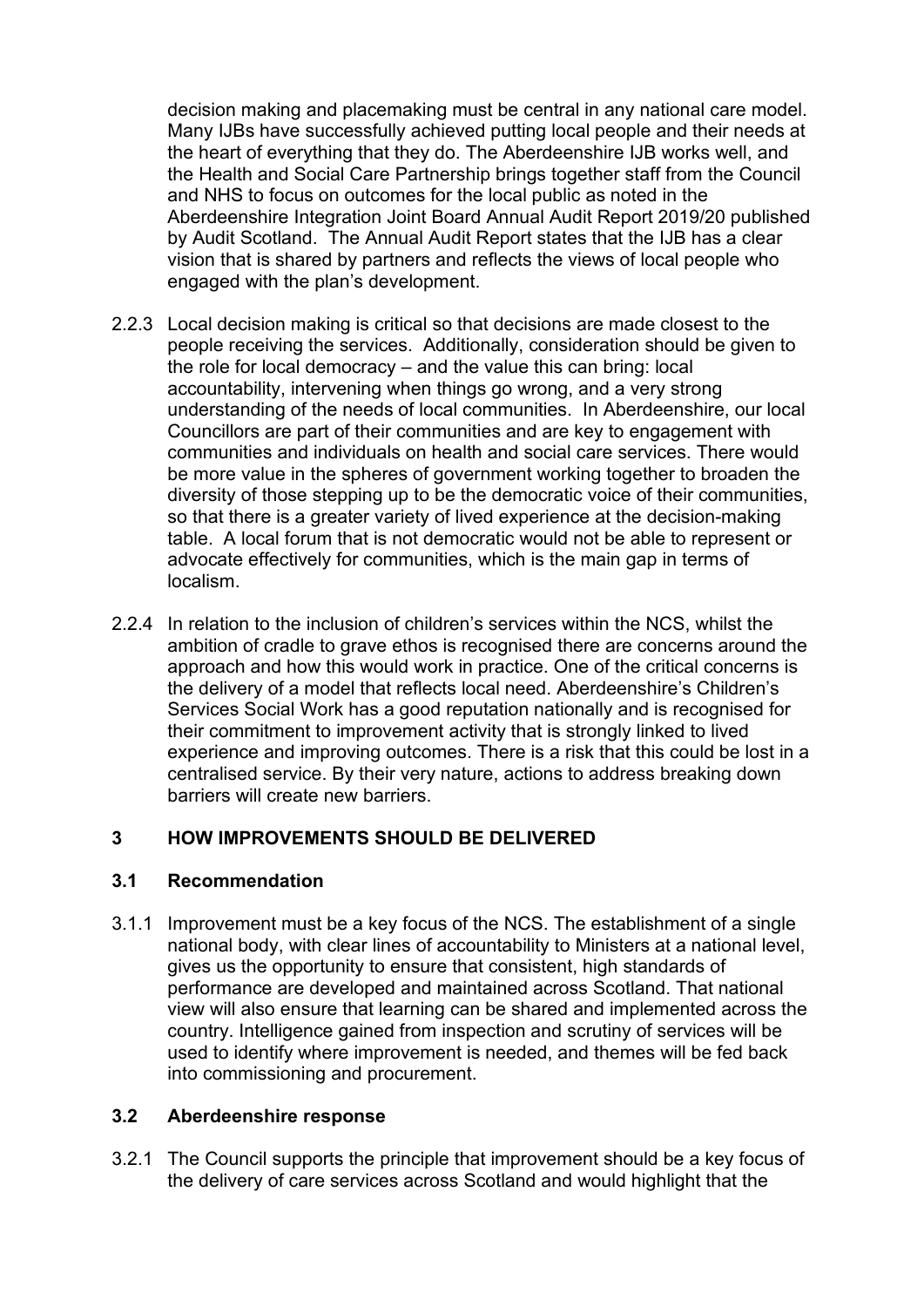focus of improvement has to be person-centred care. Additionally, improvements must recognise and respect the role of the care workforce so it is seen on the same level as the NHS. The Council would like to see further consideration given to the possibility of Scottish Government intervention being targeted and focussed on the areas or services where it is needed, such as in workforce planning and setting minimum standards. The Council would request details of how the NCS would help to fix the significant problems around recruitment and retention of staff.

- 3.2.2 The Council would suggest that the key issue is resourcing existing local services properly. Local services should be tasked to make improvements in line with standards set by NCS but at a local level, taking account of local needs. The requirements of communities across rural Aberdeenshire will be very different to those in cities such as Glasgow and Edinburgh. There is a concern that a one size fits all approach would lead to inequity and exacerbate current issues around lack of availability of local resources and support. Local decision making ensures that funding is directed to the right places.
- 3.2.3 The Council would welcome greater clarity around the financial cost of the wholesale reforms proposed and consequential restructuring exercises. The Council would be interested to learn more around claimed but undefined benefits to local people (service users and carers and their families) relative to cost. More detail is required around on how the National Care Service would improve outcomes for our local communities and residents in Aberdeenshire.
- 3.2.4 The Council would welcome clarity around where the NCS sits with existing commitments, such as The Promise and Getting It Right For Every Child. Aberdeenshire Councill is making good progress with delivering The Promise, however this is extremely challenging within existing resources and progress will likely be hampered if a restructuring is imposed.
- 3.2.5 Aberdeenshire is currently developing Place Plans building on the [Place](https://www.gov.scot/publications/place-principle-introduction/)  [Principle](https://www.gov.scot/publications/place-principle-introduction/) and a joined-up view of local services is critical in providing a clear view and planning for place, which encourages and enables local flexibility to individuals and circumstances in different places. Given this is a joint commitment by Scottish Government and COSLA, a clear commitment would need to be provided on how the NCS would feed into this important work.
- 3.2.6 The voice of local communities is growing all the time; health and social care is a critical part of our conversation, and existing networks and relationships across our communities, represented by local elected members, is critical to ensure those voices are heard and responded to.

#### **4 CONCLUSION**

4.1 The Council acknowledges that there are problems inherent in the current system but is far from convinced that a National Care Service is an appropriate mechanism to drive improvement in areas such as workforce development and improvement programmes to raise standards of care and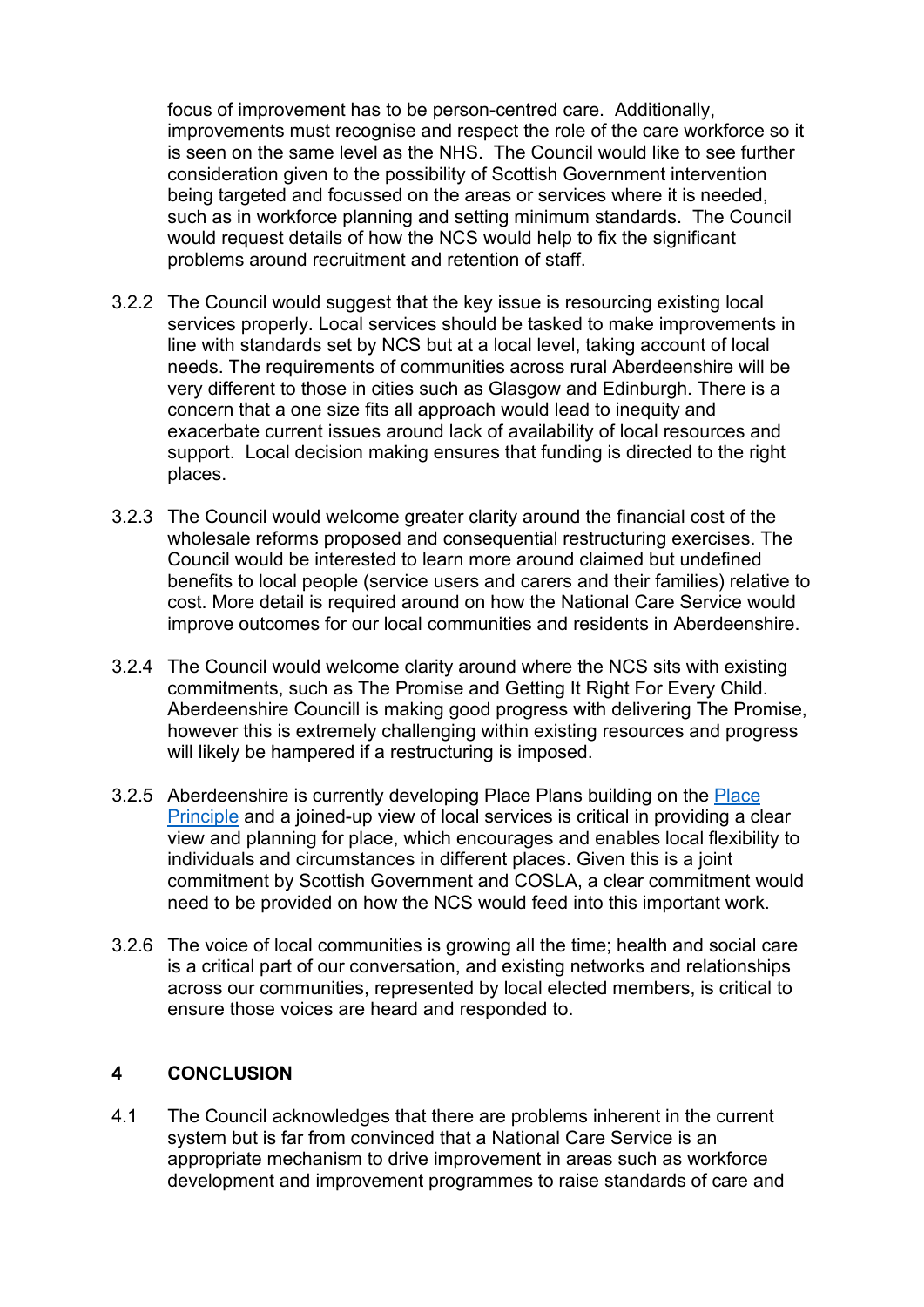support, improvements in conditions of employment, and placing a greater value and recognition on those providing care, both paid and unpaid.

- 4.2 However, it is the view of this Council that the value of local democratic accountability enshrined in the current model should be retained. The loss of this element of local involvement, particularly when done in tandem with nationalising standards of care and approaches to commissioning and procurement, dilutes local planning and service delivery thereby increasing the risk of compounding the perception of a system that causes unnecessary hardship and suffering.
- 4.3 Any reorganisation or restructuring is expensive and it must be made clear what these proposals will cost and where they will be funded from. Consideration must be given to how funding can be spent better on existing arrangements, with a focus on those areas where improvements are most needed.
- 4.4 The proposals as they currently stand do not articulate what the changes will mean to local people. If the proposals will not deliver clear improvements and direct benefits for our residents and communities, then it is imperative that we consider different approaches that will. We have an opportunity to refine current approaches to make right some inequity and frustration that exists. We have a duty to ensure that the solution is timely, cost-effective and that it meets the needs of our communities.

# **Ritchie Johnson Director of Business Services**

Report prepared by Fiona McCallum, Business Strategy Manager, 21 September 2021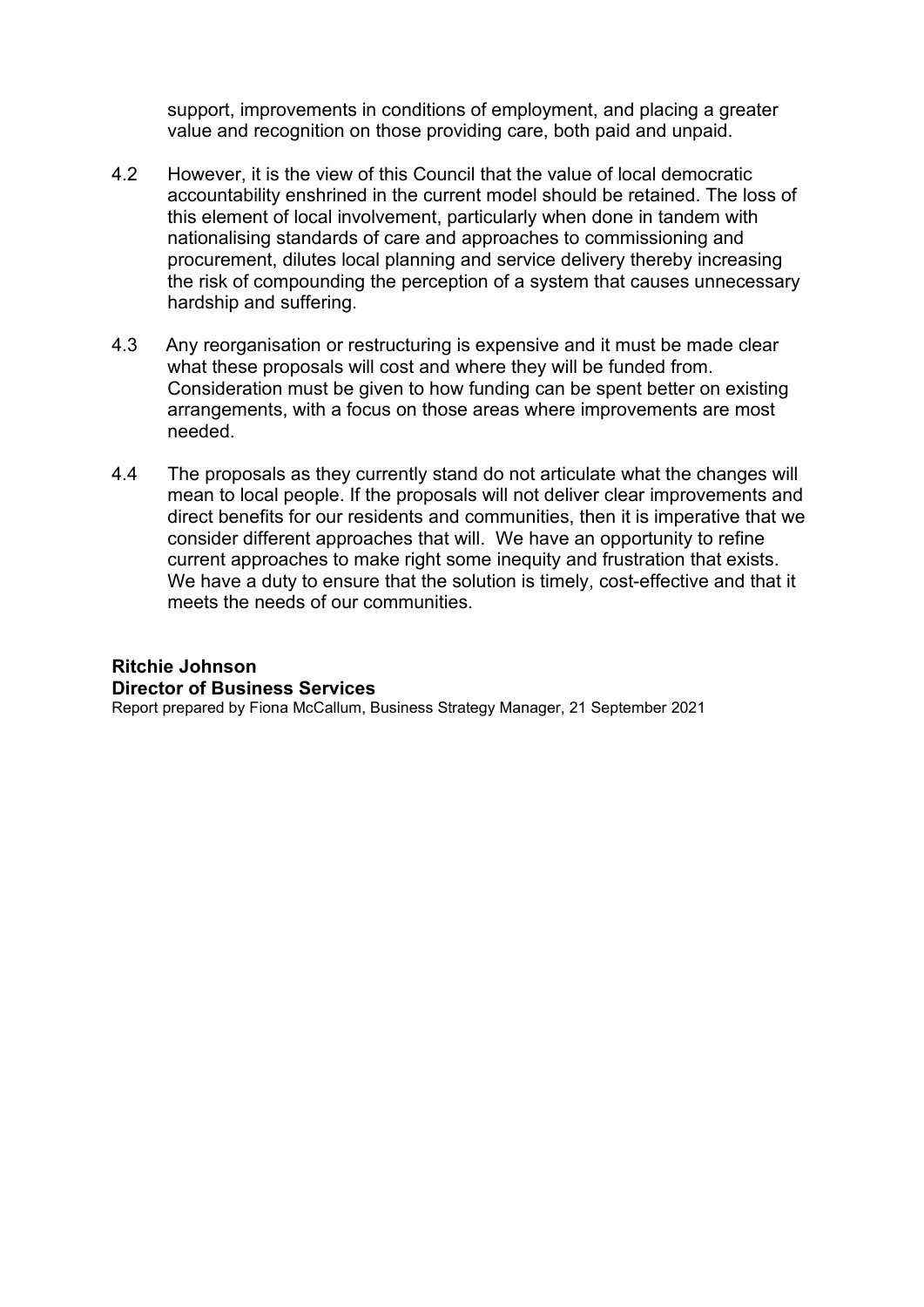# APPENDIX 2 Item: 3



**A National Care Service for Scotland - Consultation** 

#### **RESPONDENT INFORMATION FORM**

**Please Note** this form **must** be completed and returned with your response.

To find out how we handle your personal data, please see our privacy policy: <https://www.gov.scot/privacy/>

Are you responding as an individual or an organisation?

 $\Box$  Individual

 $\boxtimes$  Organisation

 $\Box$  Do not publish response

Full name or organisation's name

| <b>Aberdeenshire Council</b>                                            |                                                                                      |                                                                                                                                                                                       |  |
|-------------------------------------------------------------------------|--------------------------------------------------------------------------------------|---------------------------------------------------------------------------------------------------------------------------------------------------------------------------------------|--|
| Phone number                                                            |                                                                                      |                                                                                                                                                                                       |  |
| <b>Address</b>                                                          |                                                                                      |                                                                                                                                                                                       |  |
|                                                                         |                                                                                      |                                                                                                                                                                                       |  |
|                                                                         |                                                                                      |                                                                                                                                                                                       |  |
|                                                                         |                                                                                      |                                                                                                                                                                                       |  |
| Postcode                                                                |                                                                                      |                                                                                                                                                                                       |  |
|                                                                         |                                                                                      |                                                                                                                                                                                       |  |
| Email                                                                   |                                                                                      |                                                                                                                                                                                       |  |
|                                                                         | The Scottish Government would like your                                              | Information for organisations:                                                                                                                                                        |  |
| preference:                                                             | permission to publish your consultation<br>response. Please indicate your publishing | The option 'Publish response only (without<br>name)' is available for individual respondents<br>only. If this option is selected, the organisation<br>name will still be published.   |  |
| ⊠<br>Publish response with name<br>Publish response only (without name) |                                                                                      | If you choose the option 'Do not publish<br>response', your organisation name may still be<br>listed as having responded to the consultation<br>in, for example, the analysis report. |  |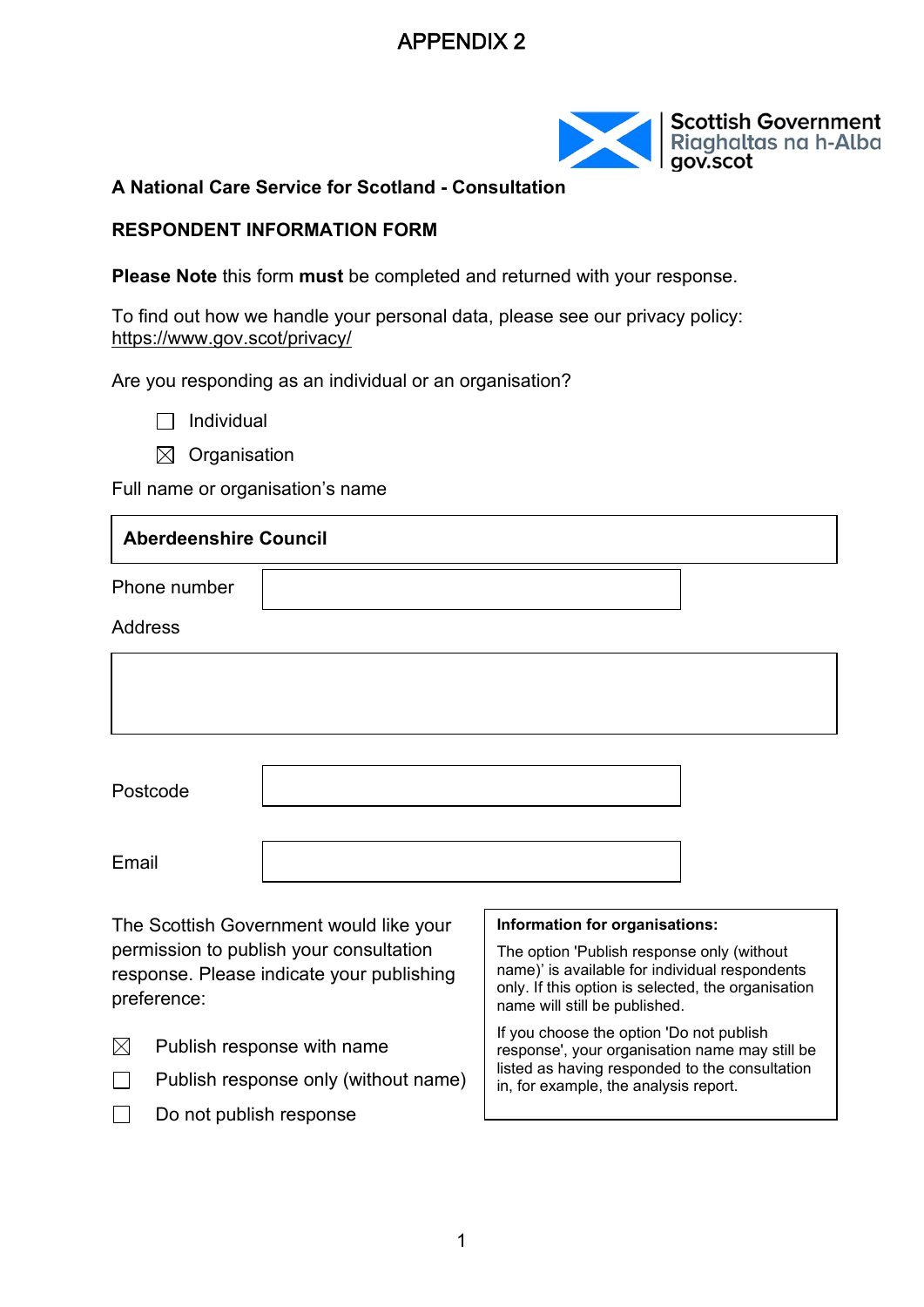Item: 3 Page: 13

We will share your response internally with other Scottish Government policy teams who may be addressing the issues you discuss. They may wish to contact you again in the future, but we require your permission to do so. Are you content for Scottish Government to contact you again in relation to this consultation exercise?

- $\boxtimes$  Yes
- $\Box$  No

#### **Individuals - Your experience of social care and support**

If you are responding as an individual, it would be helpful for us to understand what experience you have of social care and support. Everyone's views are important, and it will be important for us to understand whether different groups have different views, but you do not need to answer this question if you don't want to.

Please tick all that apply

- $\Box$  I receive, or have received, social care or support
- $\Box$  I am, or have been, an unpaid carer
- $\Box$  A friend or family member of mine receives, or has received, social care or support
- $\Box$  I am, or have been, a frontline care worker
- $\Box$  I am, or have been, a social worker
- $\Box$  I work, or have worked, in the management of care services
- $\Box$  I do not have any close experience of social care or support.

#### **Organisations – your role**

Please indicate what role your organisation plays in social care

- $\Box$  Providing care or support services, private sector
- $\Box$  Providing care or support services, third sector
- $\Box$  Independent healthcare contractor
- $\Box$  Representing or supporting people who access care and support and their families
- $\Box$  Representing or supporting carers
- $\Box$  Representing or supporting members of the workforce
- $\boxtimes$  Local authority
- $\Box$  Health Board
- $\Box$  Integration authority
- $\Box$  Other public sector body
- $\Box$  Other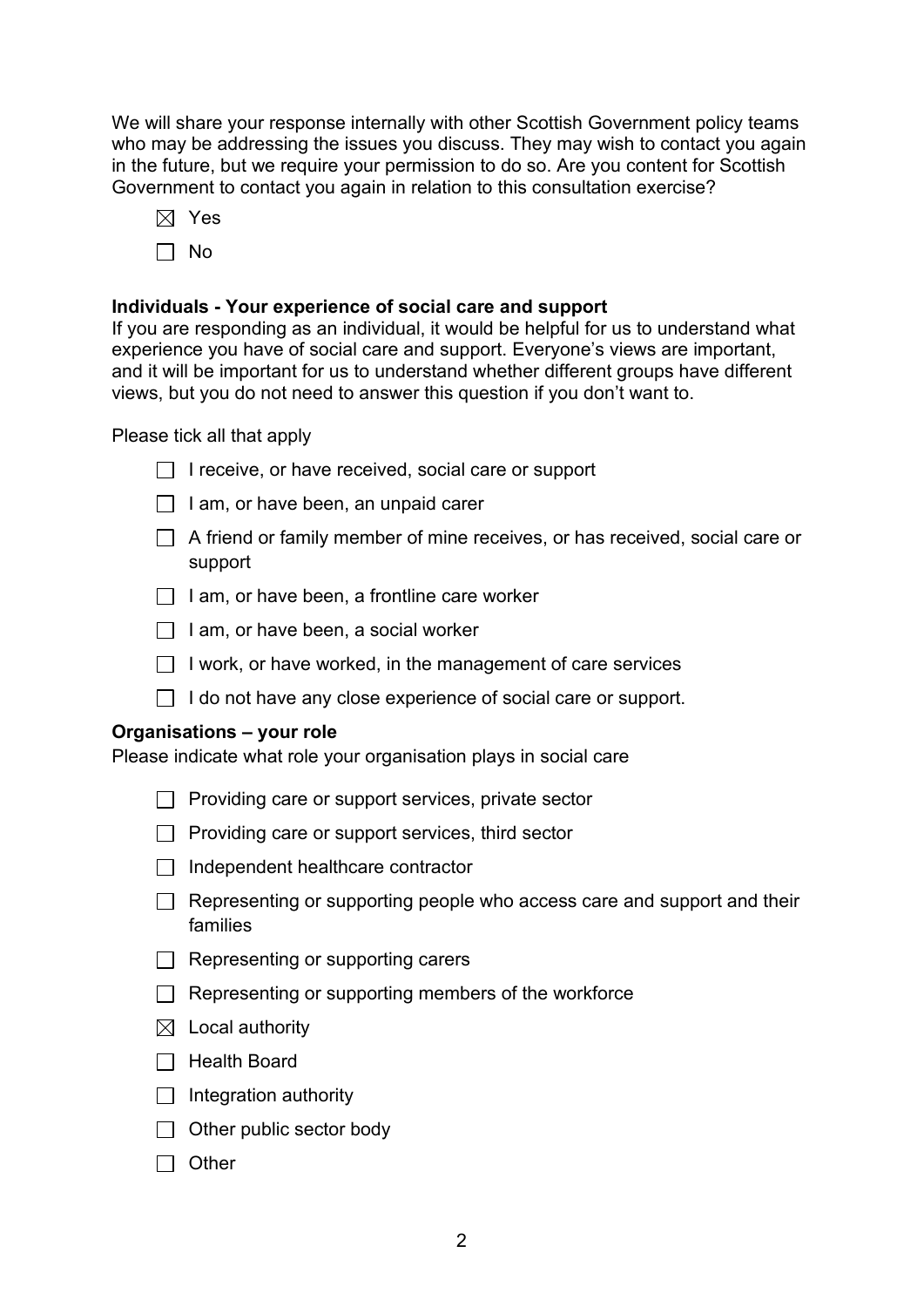#### **Questions**

# **Improving care for people**

#### Improvement

- **Q1.** What would be the benefits of the National Care Service taking responsibility for improvement across community health and care services? (Please tick all that apply)
	- $\boxtimes$  Better co-ordination of work across different improvement organisations
	- $\boxtimes$  Effective sharing of learning across Scotland
	- $\boxtimes$  Intelligence from regulatory work fed back into a cycle of continuous improvement
	- $\Box$  More consistent outcomes for people accessing care and support across **Scotland**
	- $\boxtimes$  Other please explain below

*The recognition given to the importance of embedding and driving improvement across care services to improve outcomes for people who access these services is welcome. All of the above benefits would be supported, and potentially could be driven by one national organisation co-ordinating this. We would suggest a key consideration is how the key features of a continuously improving and learning organisation can be supported and enabled across health and social care services at all levels. This includes ensuring there is the right improvement expertise and capacity locally, supported by existing national training programmes and initiatives which allow all health and social care professionals to build their improvement knowledge and skills and to become part of networks that have the potential to share and drive improvements nationally. This reflects what we would consider to be a fundamentally important philosophy that we need to grow improvement expertise across organisations, to support staff to understand and have ownership of continuous improvement in their respective areas and to develop capability and capacity at both strategic and local operational levels.* 

*There would be benefits in terms of upscaling learning from regulatory work – however there must be a recognition of local circumstances.* 

**Q2.** Are there any risks from the National Care Service taking responsibility for improvement across community health and care services?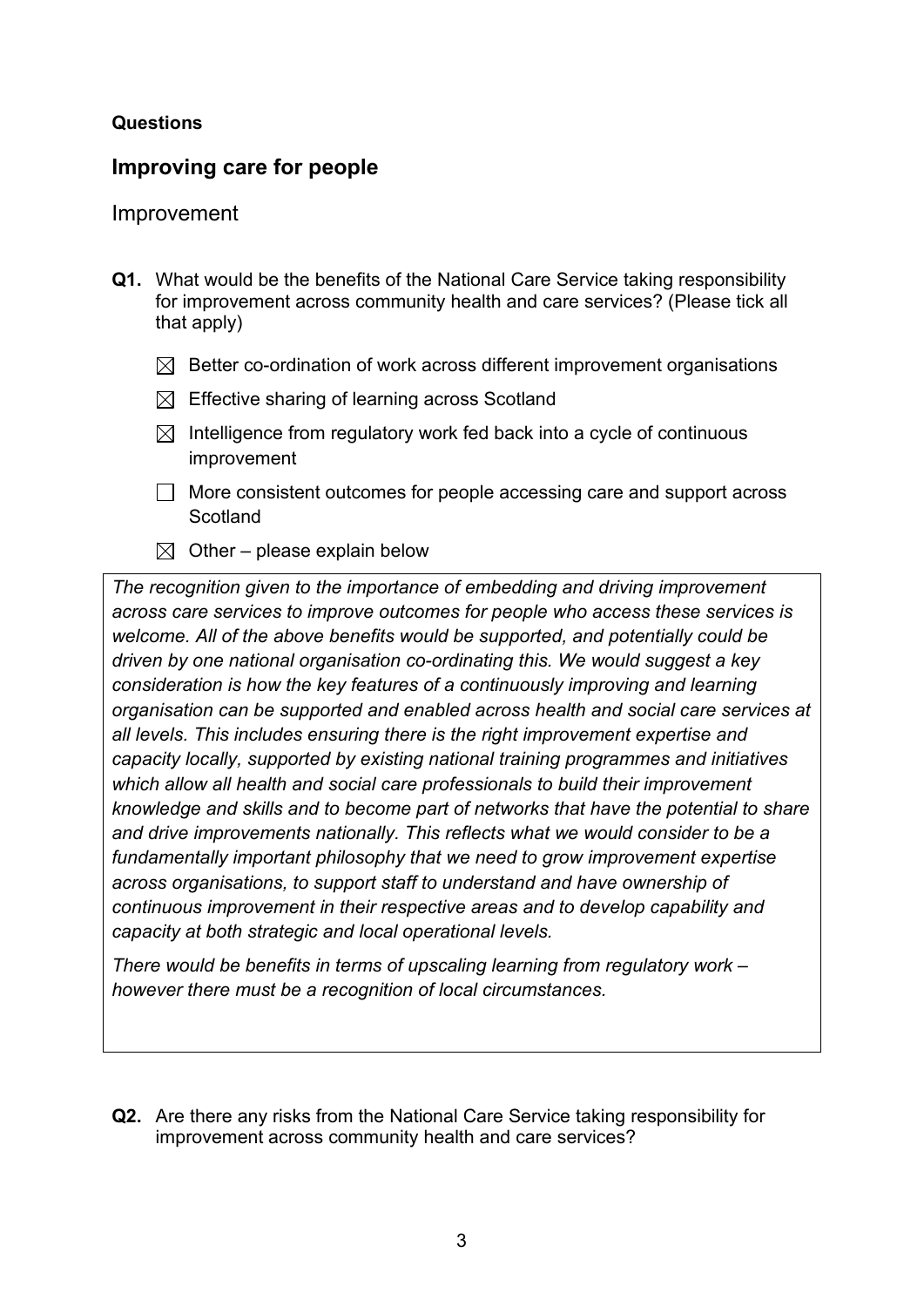*Improvement is currently the responsibility of IJBs and, in Aberdeenshire, integration is working well. There is a risk that the good work and practice already in place in some IJBs is lost under this proposal. IJBs are still in their infancy and need time to achieve their full potential – structural change at this stage will distract from the very critical services being delivered and has the potential to delay from the very improvements which require to be made.* 

*Measuring improvement particularly in terms of outcomes for people is complex not least when attempting to benchmark performance or 'scale up' improvement across complex organisations where significant local variation can exist.* 

*It would be considered important to ensure the knowledge and expertise provided by existing regulatory bodies responsible for inspection and monitoring of standards across health and care services is not diluted.* 

*There is a potential risk in the removal of local decision making in that the ability for local government to influence, and input to, improvements to community health and care services in their area on behalf of constituents and with the local knowledge that comes with that will be significantly reduced, along with the accountability at a local level. There must still be a central role for local decision making in any national care model. There could be a place for a national framework in which IJB's can operate. Many IJB's have worked tirelessly since they came into being to put local people and their needs at the heart of everything that they do. The Aberdeenshire IJB works well, and the Health and Social Care Partnership brings together staff from the Council and NHS to focus on outcomes for the local public.* 

*There is no mention of the Health and Social Care Partnership in the document, what are the plans for their futures? They are the current delivery arm of the IJB, is this envisaged for the CHSB? Would legislation put HSCPs on a footing where they can directly employ staff? The uncertainty around this is damaging to our workforce.*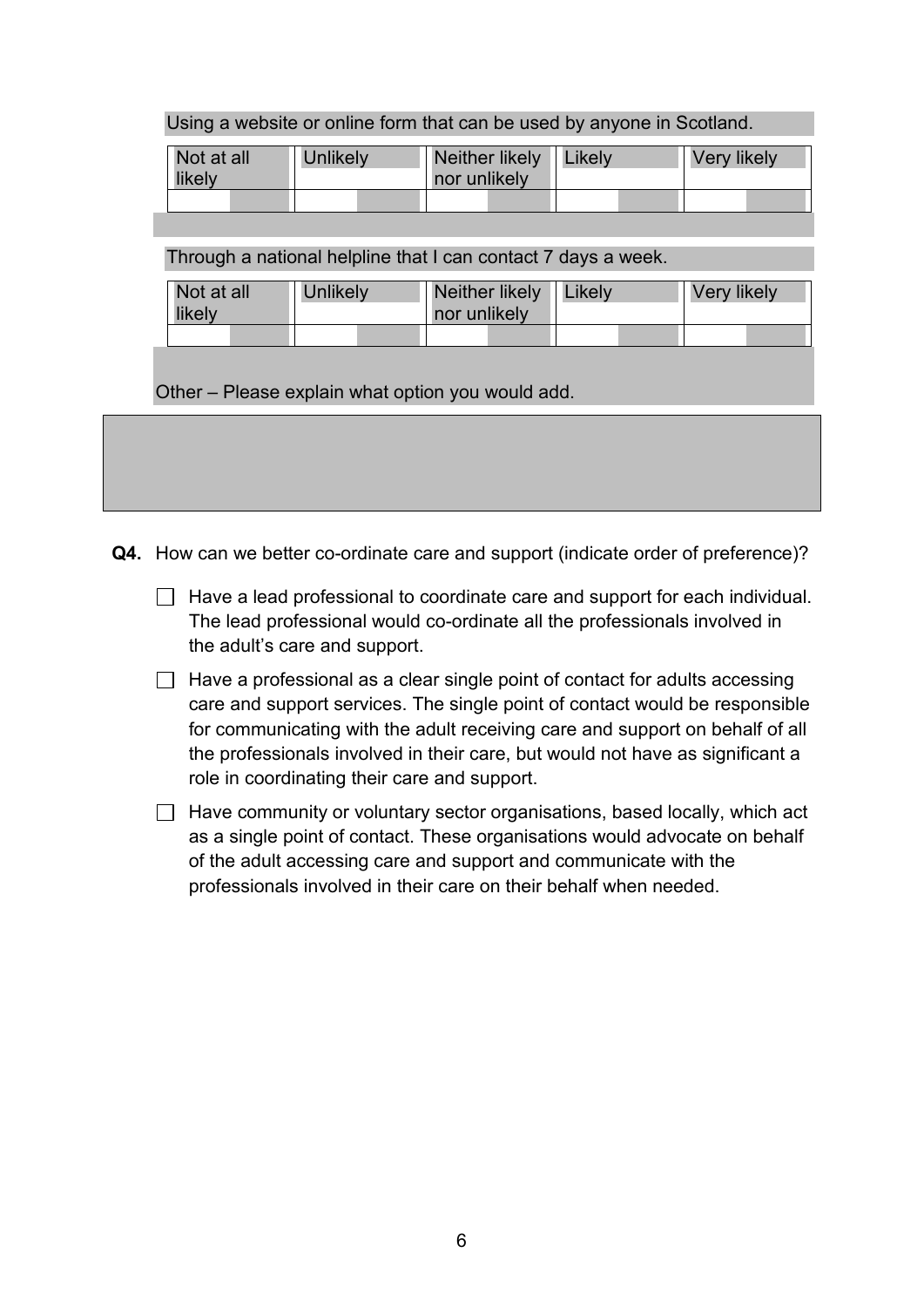#### REPORT TO SPECIAL FULL COUNCIL ±6 OCTOBER 2021

CONSULTATION RESPONSE: SCOTTISH GOVERNMENT CONSULTATION ON A NATIONAL CARE SERVICE

- $\mathbf{1}$ Reason for Report / Summary
- $1.1$ Full Council is requested to consider and comment on the Aberdeenshire Council response to the Scottish Government Consultation on a National Care Service, following the recommendations of the Independent Review of Adult Social Care.
- $\overline{2}$ Recommendation

Full Council is recommended to:

- $2.1$ Consider and comment on the Council response to the Scottish Government Consultation on a National Care Service attached as Appendix 2 to this Report;
- $22$ Note that the response deadline is 2 November 2021; and
- $2.3$ Agree to d elegate authority to the Chief Executive to submit the response following consultation with the Leader, Depute Leader, Policy Chairs and Opposition Leader in terms of the Scheme of Governance
- $\mathcal{S}$ **Purpose and Decision Making Route**
- $3.1$ The Independent Review into Adult Social Care (IRASC) was published in 2020 as part of the Scottish Government Programme for Government. The aim of the review was to recommend improvements to adult social care in Scotland. primarily in terms of the outcomes achieved by and with people who use services, their carers and families, and the experience of people who work in adult social care. The review took a human-rights based approach.
- $3.2$ One of the recommendations of IRASC was the concept of a National Care Service, the founding principles being the need to create a system that is controlled nationally, delivers locally, has the person at the centre and that is affordable.
- $3.3$ On 9 August 2021 the Scottish Government published its consultation on a National Care Service, following the recommendations of IRASC.
- $3.4$ Officers have reviewed the Government proposals and provided technical responses to inform the Council response (Appendix 2). Workshops were undertaken with Members on 17 and 22 September and feedback from the sessions has been collated to develop an Executive Summary (Appendix 1) setting out the strategic position of the Council and the impact of the proposals on Aberdeenshire residents and communities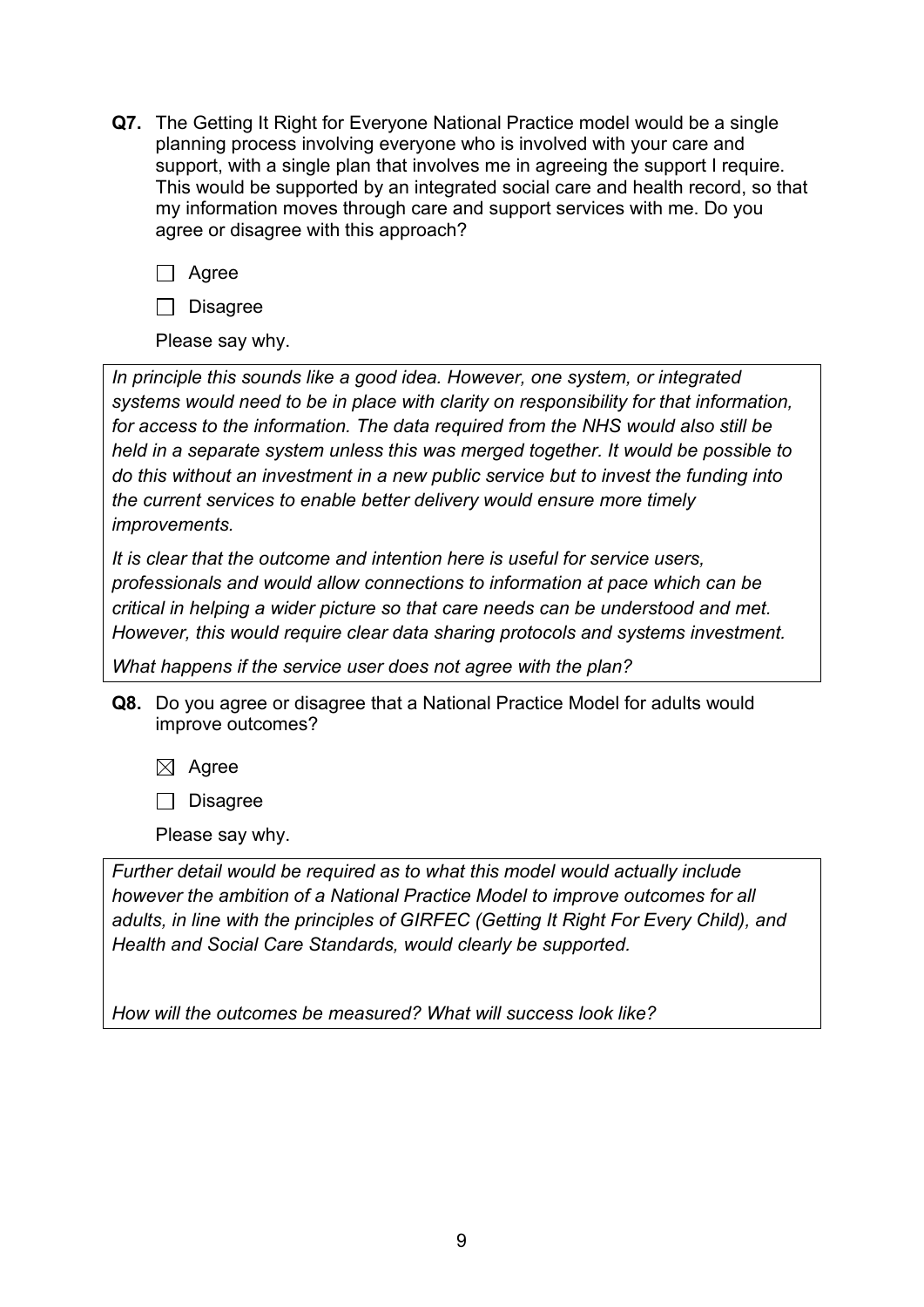| Subject                  | Yes | No | N/A |
|--------------------------|-----|----|-----|
| <b>Climate Change</b>    |     |    | х   |
| and Sustainability       |     |    |     |
| <b>Health and</b>        |     |    | х   |
| Wellbeing                |     |    |     |
| <b>Town Centre First</b> |     |    | х   |

- $5.3$ An integrated impact assessments not re uired because the report is to present the Council response to the Scottish overnment Consultation on a National Care Strateggo Full Counciand there will be no differential impact as a result of the report on people with protected characteristics result of the report.
- $5.4$ The followincCorporateRiskshave been identified as relevant to this matter on a Corporate evel:
	- $\times$  ACORP004  $\pm$ business and organisation change including ensuring governance structures support changeanaging the pace of change
	- $\times$  ACORP006  $\pm$ reputation management including social media
- 6 **Scheme of Governance**
- The Head of Finance and Monitoring Officer within Business Services have  $6.1$ been consulted in the preparation of this report and their comments are incorporated within the report and are satisfied that the report complies with the Scheme of Governanceand relevant legislation.
- $6.2$ The Councilis able to consider and take a decision on this item in termine of general provisions conferred thre ist of Committee Powers in Part 20f the Scheme of Governance ashe consultation has crossouncil implications and approval of the response is not therefore delegated to any Council committee

Ritchie Johnson, Director of Business Services

Report prepared by Fiona McCallum, Business Strategy Manager Date 21 September 2021

**List of Appendices** Appendix 1 NCS Consultation±Aberdeenshire Council Executive Summary **Appendix 2 Aberdeenshire Councilesponse**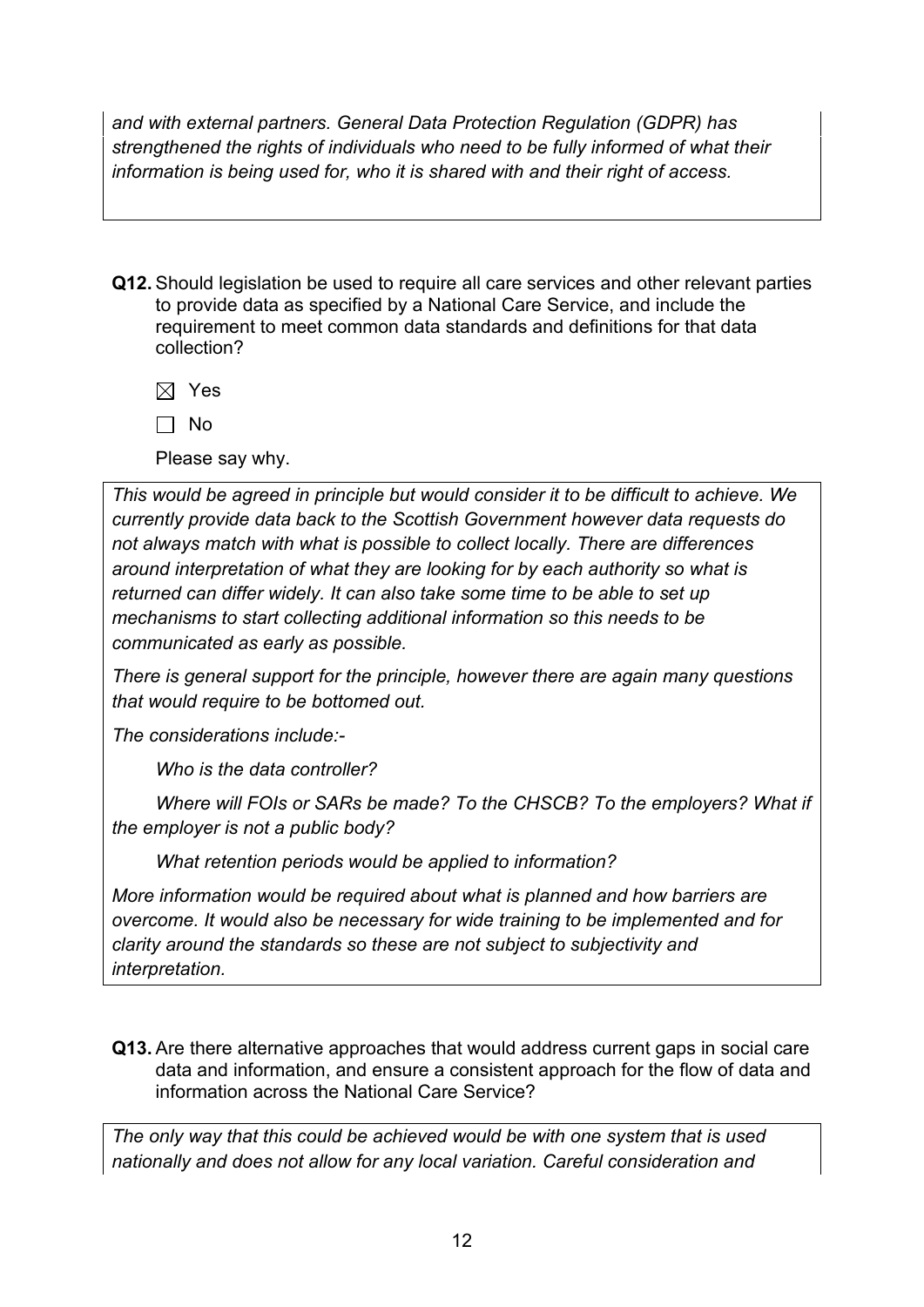focus of improvement has to be person-centred care. Additionally, improvements must recognise and respect the role of the care workforce so it is seen on the same level as the NHS. The Council would like to see further consideration given to the possibility of Scottish Government intervention being targeted and focussed on the areas or services where it is needed. such as in workforce planning and setting minimum standards. The Council would request details of how the NCS would help to fix the significant problems around recruitment and retention of staff.

- 3.2.2 The Council would suggest that the key issue is resourcing existing local services properly. Local services should be tasked to make improvements in line with standards set by NCS but at a local level, taking account of local needs. The requirements of communities across rural Aberdeenshire will be very different to those in cities such as Glasgow and Edinburgh. There is a concern that a one size fits all approach would lead to inequity and exacerbate current issues around lack of availability of local resources and support. Local decision making ensures that funding is directed to the right places.
- 3.2.3 The Council would welcome greater clarity around the financial cost of the wholesale reforms proposed and consequential restructuring exercises. The Council would be interested to learn more around claimed but undefined benefits to local people (service users and carers and their families) relative to cost. More detail is required around on how the National Care Service would improve outcomes for our local communities and residents in Aberdeenshire.
- 3.2.4 The Council would welcome clarity around where the NCS sits with existing commitments, such as The Promise and Getting It Right For Every Child. Aberdeenshire Councill is making good progress with delivering The Promise. however this is extremely challenging within existing resources and progress will likely be hampered if a restructuring is imposed.
- 3.2.5 Aberdeenshire is currently developing Place Plans building on the Place Principle and a joined-up view of local services is critical in providing a clear view and planning for place, which encourages and enables local flexibility to individuals and circumstances in different places. Given this is a joint commitment by Scottish Government and COSLA, a clear commitment would need to be provided on how the NCS would feed into this important work.
- 3.2.6 The voice of local communities is growing all the time; health and social care is a critical part of our conversation, and existing networks and relationships across our communities, represented by local elected members, is critical to ensure those voices are heard and responded to.

#### $\overline{4}$ **CONCLUSION**

41 The Council acknowledges that there are problems inherent in the current system but is far from convinced that a National Care Service is an appropriate mechanism to drive improvement in areas such as workforce development and improvement programmes to raise standards of care and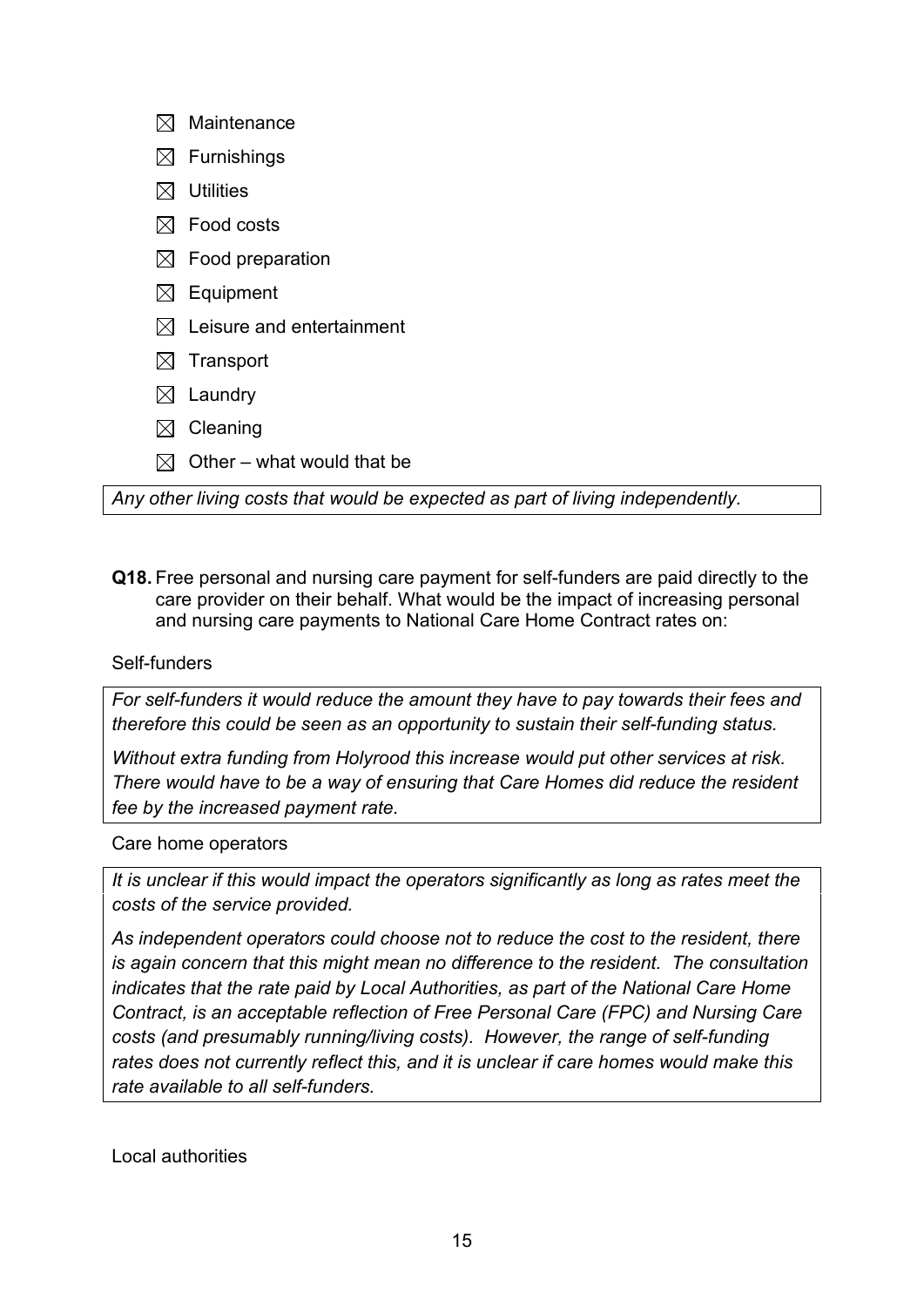Item:  $3$ Page: 27

A National Care Service for Scotland - Consultation

#### **RESPONDENT INFORMATION FORM**

Please Note this form must be completed and returned with your response.

To find out how we handle your personal data, please see our privacy policy: https://www.gov.scot/privacy/

Are you responding as an individual or an organisation?

 $\Box$  Individual

 $\boxtimes$  Organisation

Full name or organisation's name

| <b>Aberdeenshire Council</b>                                                                        |                                                                                                                                                                                     |  |
|-----------------------------------------------------------------------------------------------------|-------------------------------------------------------------------------------------------------------------------------------------------------------------------------------------|--|
| Phone number                                                                                        |                                                                                                                                                                                     |  |
| Address                                                                                             |                                                                                                                                                                                     |  |
|                                                                                                     |                                                                                                                                                                                     |  |
|                                                                                                     |                                                                                                                                                                                     |  |
|                                                                                                     |                                                                                                                                                                                     |  |
| Postcode                                                                                            |                                                                                                                                                                                     |  |
| Email                                                                                               |                                                                                                                                                                                     |  |
|                                                                                                     |                                                                                                                                                                                     |  |
| The Scottish Government would like your                                                             | Information for organisations:                                                                                                                                                      |  |
| permission to publish your consultation<br>response. Please indicate your publishing<br>preference: | The option 'Publish response only (without<br>name)' is available for individual respondents<br>only. If this option is selected, the organisation<br>name will still be published. |  |
| $\boxtimes$<br>Publish response with name                                                           | If you choose the option 'Do not publish<br>response', your organisation name may still be<br>listed as having responded to the consultation                                        |  |
| Publish response only (without name)<br>in, for example, the analysis report.                       |                                                                                                                                                                                     |  |

 $\Box$ Do not publish response